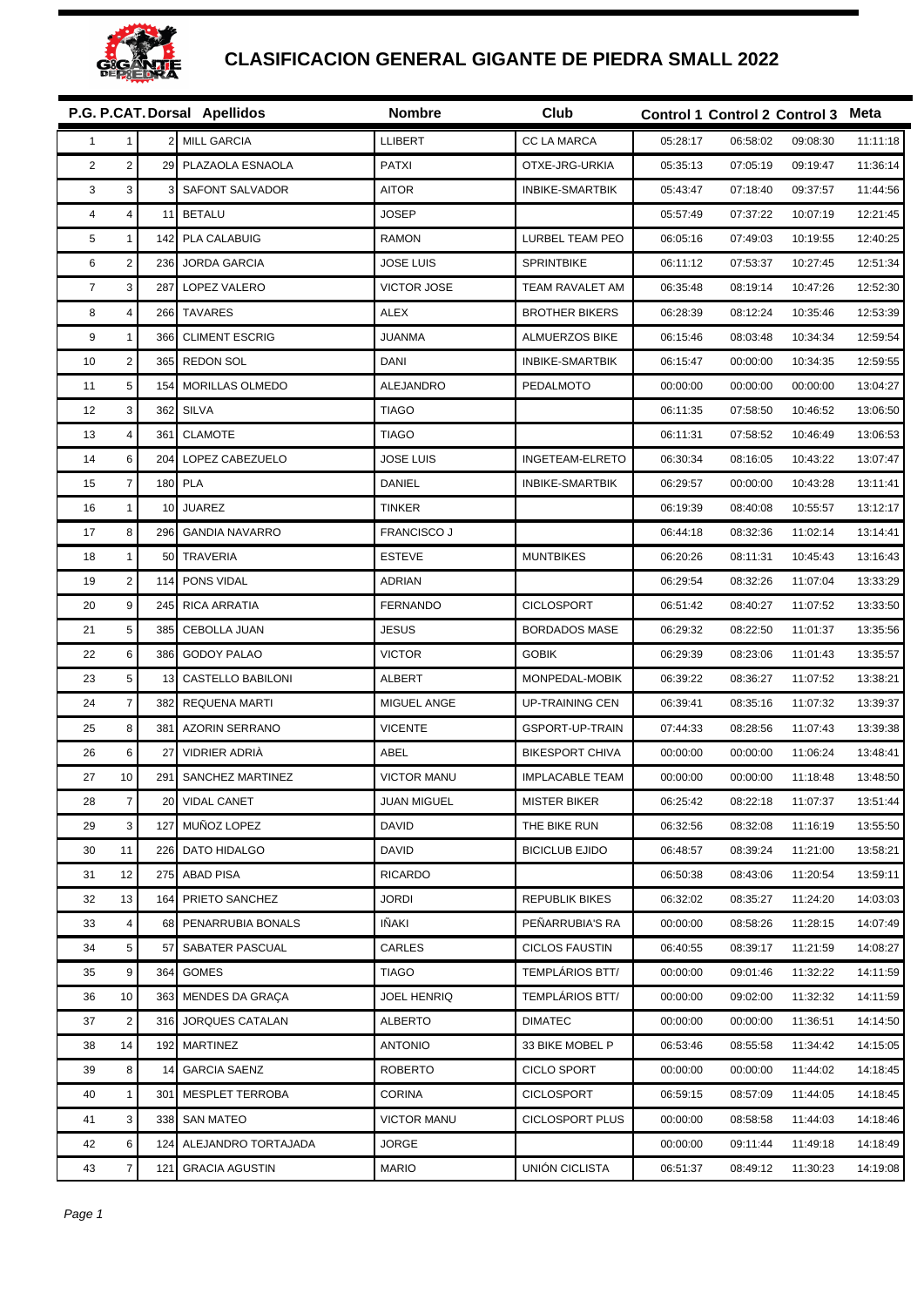|    |                |            | P.G. P.CAT. Dorsal Apellidos | <b>Nombre</b>      | Club                   |          | Control 1 Control 2 Control 3 Meta |          |
|----|----------------|------------|------------------------------|--------------------|------------------------|----------|------------------------------------|----------|
| 44 | 8              |            | 84 JURADO GASCON             | <b>JORGE</b>       | <b>UNION CICLISTA</b>  | 06:54:21 | 08:48:58<br>11:30:36               | 14:19:11 |
| 45 | 15             |            | 176 AMO GARCIA               | <b>JAVIER</b>      | <b>UNION CICLISTA</b>  | 06:54:11 | 08:48:36<br>11:30:29               | 14:19:12 |
| 46 | 16             | 167        | TARRAGONA BORNAO             | <b>MARÇAL</b>      | CC HINACO MONZO        | 06:47:47 | 08:48:47<br>11:31:44               | 14:19:18 |
| 47 | 17             | 257        | <b>TORRES GOMEZ</b>          | JUAN JOSE          | <b>TWOMONKEY</b>       | 08:02:03 | 10:31:45<br>11:52:00               | 14:22:30 |
| 48 | 18             | 172        | <b>COLOMER POMARES</b>       | <b>VICENTE</b>     | <b>SPRINT BIKE</b>     | 06:53:21 | 08:56:37<br>11:36:46               | 14:23:18 |
| 49 | 11             |            | 369 BONFILL COLOME           | <b>JORDI</b>       | FABREGUES-CCCS         | 00:00:00 | 09:05:28<br>11:44:37               | 14:26:52 |
| 50 | 12             | 370        | <b>ESCOLAR</b>               | <b>ALEX</b>        | TEAM RAVALET -         | 00:00:00 | 09:05:29<br>11:45:17               | 14:26:52 |
| 51 | 19             | 217        | MORENO CARRANZA              | <b>JONATAN</b>     | <b>KUSKUMENDI MTB</b>  | 00:00:00 | 00:00:00<br>11:44:05               | 14:33:07 |
| 52 | 20             | 144        | <b>MURILLO VALERO</b>        | <b>FERNANDO</b>    |                        | 06:54:30 | 08:56:31<br>11:38:38               | 14:34:40 |
| 53 | 21             | 225        | <b>MARTIN GAMEZ</b>          | JESUS              | MONTABIKE FUENG        | 00:00:00 | 00:00:00<br>12:00:00               | 14:36:22 |
| 54 | 9              | 28         | <b>GASCON MARTIN</b>         | <b>ADRIAN</b>      | <b>HORS CATEGORIE</b>  | 06:43:07 | 08:33:51<br>11:53:00               | 14:38:53 |
| 55 | 22             |            | 248 EDO TOMAS                | <b>JUAN ANTONI</b> | <b>CUDOL ROIG</b>      | 06:54:39 | 09:01:36<br>11:54:41               | 14:38:53 |
| 56 | 9              | 86         | <b>VILAR ESCRIG</b>          | <b>IVAN</b>        | <b>CUDOL ROIG</b>      | 06:55:50 | 09:03:32<br>11:54:33               | 14:38:53 |
| 57 | 23             | 392        | PLIEGO OLLER                 | <b>LUIS MIGUEL</b> | PASARELA LUCCIO        | 06:49:53 | 08:57:03<br>12:03:00               | 14:39:27 |
| 58 | 24             | 227        | RUIZ MARTIN-MACHO            | <b>JOSE</b>        | <b>INDEPENDIENTE</b>   | 07:28:15 | 09:26:00<br>12:00:00               | 14:41:24 |
| 59 | 4              | 351        | DIAZ BARRAGAN                | <b>JUAN MANUEL</b> | <b>CICLOS FAUSTIN</b>  | 00:00:00 | 09:11:16<br>11:58:00               | 14:43:00 |
| 60 | 5              | 325        | <b>FAÑANAS GIMENEZ</b>       | <b>FERNANDO</b>    | EDELWEISS TEAM         | 00:00:00 | 08:59:27<br>11:50:01               | 14:45:01 |
| 61 | 25             | 282        | ROJAS BLANDON                | YEISON HARV        | <b>TEAM</b>            | 06:54:35 | 09:03:16<br>11:54:27               | 14:46:05 |
| 62 | 10             | 79         | PEREZ MARTINEZ               | <b>GUSTAVO</b>     |                        | 00:00:00 | 09:18:37<br>12:05:00               | 14:50:35 |
| 63 | 26             |            | 243 SANCHEZ MUÑOZ            | <b>MANUEL</b>      | <b>COFIBIKE</b>        | 00:00:00 | 09:29:14<br>12:16:58               | 14:56:46 |
| 64 | 11             | 87         | ARNAO SANCHEZ                | DAVID              | <b>C.C.CASTILLO DE</b> | 00:00:00 | 09:22:00<br>12:13:00               | 14:58:41 |
| 65 | 12             | 122        | <b>PRATS</b>                 | <b>ANTONI</b>      | <b>CAP AMUNT</b>       | 00:00:00 | 09:10:42<br>12:04:00               | 14:58:54 |
| 66 | 27             | 206        | <b>GONZALEZ TEJADA</b>       | MIGUEL ANGE        | <b>BOBRUC</b>          | 00:00:00 | 09:18:58<br>12:12:00               | 15:01:28 |
| 67 | 13             | 91         | ARGILAGA NOVA                | CARLOS             | <b>INBIKE-SMARTBIK</b> | 00:00:00 | 09:24:27<br>12:13:00               | 15:04:08 |
| 68 | 28             |            | 215 SANCHEZ                  | <b>MANUEL</b>      | <b>BICITERAPIA</b>     | 00:00:00 | 12:09:20<br>09:23:30               | 15:05:00 |
| 69 | 14             | 125        | LOPEZ                        | DAVID              |                        | 06:57:15 | 09:15:10<br>12:15:44               | 15:05:12 |
| 70 | 15             | 45         | CALATAYUD CALATAYUD          | SALVADOR           | <b>SPRINTBIKE</b>      | 00:00:00 | 09:18:58<br>12:12:00               | 15:05:18 |
| 71 | $6\vert$       |            | 350 ZORRILLA LOPERA          | SERGIO             | <b>BICICLETES LES</b>  | 00:00:00 | 09:29:00<br>12:19:00               | 15:06:45 |
| 72 | 16             |            | 64 REYES MUNOZ               | <b>JOSE MANUEL</b> | THE BIKE RUN           | 00:00:00 | 09:41:18<br>12:27:00               | 15:15:59 |
| 73 | 29             | 2631       | JOVER ESCOLANO               | <b>RUBEN</b>       | <b>CLUB ESPORTIU P</b> | 00:00:00 | 00:00:00<br>12:27:00               | 15:15:59 |
| 74 | 30             |            | 214 BENAGES COBO             | JAIME              |                        | 00:00:00 | 00:00:00<br>00:00:00               | 15:15:59 |
| 75 | 31             |            | 262 MIRETE MONTAÑO           | RAUL               | <b>BIKEMOIA</b>        | 00:00:00 | 00:00:00<br>12:18:50               | 15:16:50 |
| 76 | $\overline{7}$ |            | 346 OLIVA RODRIGUEZ          | JORGE              |                        | 00:00:00 | 00:00:00<br>00:00:00               | 15:19:05 |
| 77 | 17             | 54         | MIARNAU PINYOL               | JORDI              | HINACO MONZÓN C        | 06:52:55 | 09:23:12<br>12:39:28               | 15:20:00 |
| 78 | 32             |            | 166 GARCIA MATEO             | <b>EPIFANIO</b>    | CC DOLORES DE P        | 08:00:17 | 09:38:00<br>12:30:00               | 15:21:29 |
| 79 | 33             |            | 298 HERNANDEZ                | QUIM               | C C HINACO MONZ        | 00:00:00 | 09:27:37<br>12:35:28               | 15:24:09 |
| 80 | 18             | 42         | <b>VILAR LARA</b>            | JUAN               | <b>DESDENTATS</b>      | 00:00:00 | 12:36:01<br>09:41:09               | 15:24:22 |
| 81 | 34             |            | 200 GONZALEZ CARO            | <b>JORGE</b>       | MOLTENIS XTREMB        | 00:00:00 | 00:00:00<br>12:38:46               | 15:24:32 |
| 82 | 19             | 82         | <b>LATORRE MARTIN</b>        | JORGE              | GAP                    | 07:27:30 | 09:38:50<br>12:38:52               | 15:24:36 |
| 83 | 35             | 233        | <b>TORRELLES CAPDEVILA</b>   | JORDI              | PENYA CICLISTA         | 00:00:00 | 09:27:39<br>12:32:35               | 15:25:20 |
| 84 | 8              | 341        | RUBIO GARCIA                 | <b>CHUS</b>        | C.E. BICISPORT         | 07:36:44 | 09:48:46<br>12:40:31               | 15:28:06 |
| 85 | 36             | 289        | <b>GRIMALT</b>               | <b>MOISES</b>      | TONUS C.D              | 07:40:26 | 09:56:13<br>12:46:00               | 15:31:45 |
| 86 | 20             | 70         | <b>DESCALS GUILLEN</b>       | <b>ANTONIO</b>     | <b>CC ALBAIDENSE</b>   | 00:00:00 | 09:26:43<br>12:29:00               | 15:34:34 |
| 87 | 21             |            | 98 PEÑARRUBIA BONALS         | <b>ELOI</b>        | PEÑARRUBIA'S RA        | 00:00:00 | 09:19:11<br>12:15:59               | 15:35:55 |
| 88 | 22             | 41         | ROMERO MELCHOR               | CARLOS             | <b>CICLOS DOMINGO</b>  | 00:00:00 | 09:33:35<br>12:36:13               | 15:36:04 |
| 89 | 37             | <b>280</b> | <b>CORTES ROJAS</b>          | MANUEL             | C.C.CASPOLINO          | 07:43:45 | 09:54:06<br>13:32:00               | 15:37:15 |
| 90 | 38             |            | 238 MARQUES VERDU            | <b>ALFREDO</b>     | LADÁRSENA              | 00:00:00 | 00:00:00<br>12:54:00               | 15:38:25 |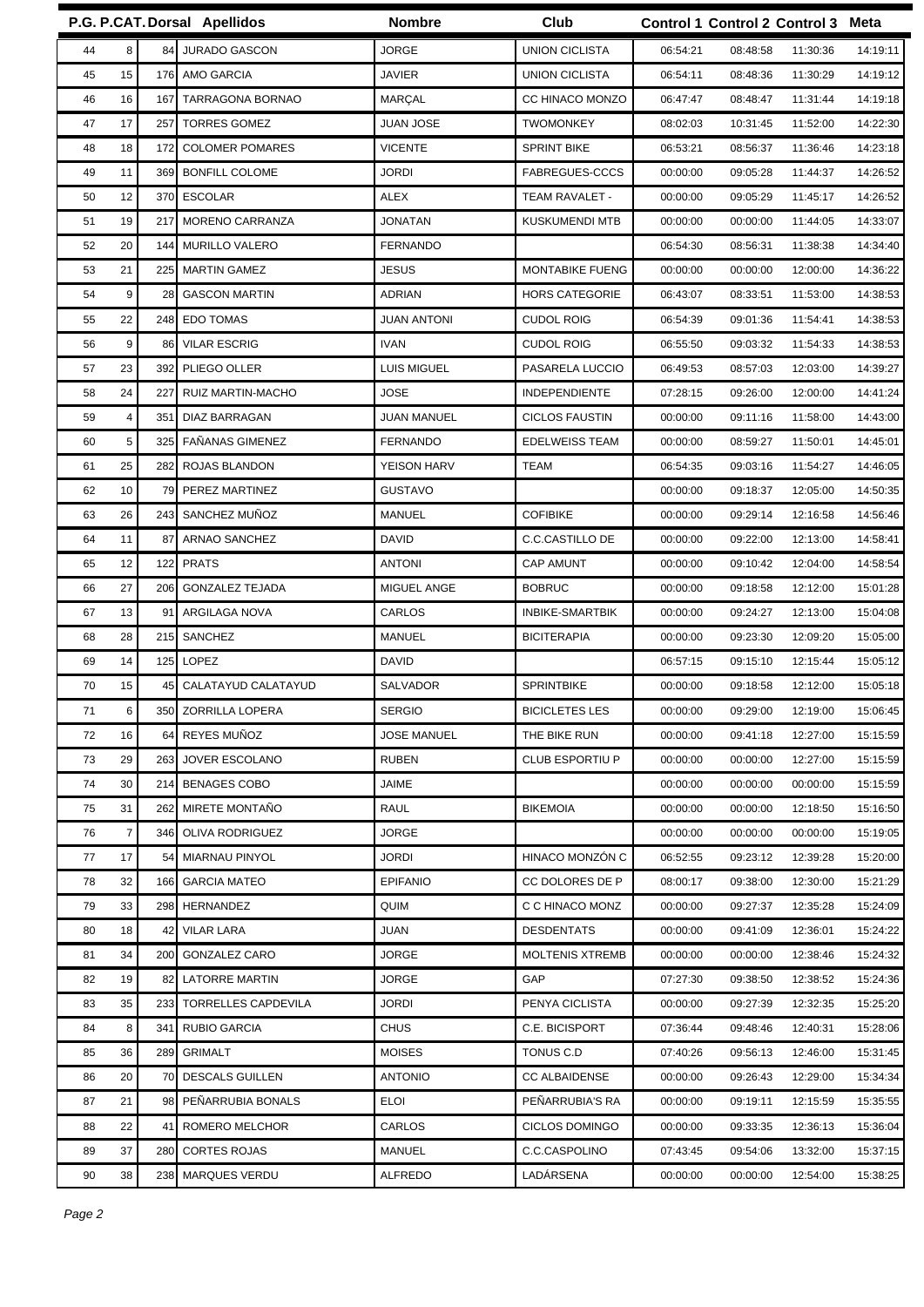|           |                 | P.G. P.CAT. Dorsal Apellidos | <b>Nombre</b>      | Club                   |          | Control 1 Control 2 Control 3 Meta |          |          |
|-----------|-----------------|------------------------------|--------------------|------------------------|----------|------------------------------------|----------|----------|
| 9<br>91   |                 | 321 WOUTERS                  | <b>PATRICK</b>     | <b>ALARM WOUTERS</b>   | 07:27:00 | 09:36:46                           | 12:40:13 | 15:39:26 |
| 23<br>92  |                 | 61 BENAVENT                  | <b>MIGUEL</b>      |                        | 00:00:00 | 09:45:27                           | 12:40:56 | 15:41:34 |
| 39<br>93  |                 | 209 SAMPEDRO ARLANDIS        | <b>DAVID</b>       | CALABANDIDA CYC        | 00:00:00 | 09:43:21                           | 12:41:06 | 15:41:41 |
| 94<br>40  | 194I            | HERNANDEZ                    | <b>JULIO</b>       | CLUB CICLISTA C        | 07:50:32 | 09:53:14                           | 12:45:00 | 15:42:06 |
| 95<br>10  | 24              | <b>GONZALEZ GARCIA</b>       | <b>INIGO</b>       | STOP LA E.L.A          | 07:46:49 | 09:52:32                           | 12:40:59 | 15:42:07 |
| 96<br>13  |                 | 378 DESCO PONS               | <b>JOSEP</b>       | <b>IMECA CYCLING T</b> | 07:50:19 | 09:58:55                           | 12:49:00 | 15:42:13 |
| 97<br>41  | 247             | <b>LEON GUERRERO</b>         | <b>RUBEN</b>       |                        | 00:00:00 | 09:38:12                           | 12:43:13 | 15:46:48 |
| 42<br>98  |                 | 185 MORA NAVARRO             | RAUL               | G.C. 3SENDES-KR        | 07:44:16 | 10:00:34                           | 12:56:00 | 15:48:24 |
| 99<br>43  |                 | 299 LUQUE LARA               | <b>ANTONIO</b>     | OCHAVADA BIKE C        | 06:50:40 | 09:28:21                           | 12:35:09 | 15:50:48 |
| 24<br>100 | 102             | <b>GARCIA BENEDICTO</b>      | <b>BENITO</b>      | <b>G.D RANDONNEUR</b>  | 06:50:41 | 08:37:38                           | 00:00:00 | 15:50:48 |
| 24<br>100 | 101             | LUQUE LARA                   | CARLOS             | OCHAVADA BIKE C        | 06:50:41 | 09:28:22                           | 11:41:01 | 15:50:49 |
| 44<br>101 | 242             | <b>RAMOS CARRILLO</b>        | <b>JUAN DE DIO</b> | OCHAVADA BIKE C        | 06:50:42 | 09:28:23                           | 12:35:13 | 15:50:51 |
| 45<br>102 |                 | 265 TARRAGA                  | <b>IVAN</b>        | <b>CLUB DEPORTIVO</b>  | 00:00:00 | 10:02:40                           | 12:59:00 | 15:57:57 |
| 25<br>103 | 83              | <b>GOMEZ CASANOVA</b>        | <b>FRANCISCO</b>   | <b>CC ALBAIDA</b>      | 07:29:51 | 10:02:59                           | 13:31:00 | 15:59:05 |
| 11<br>104 | 21              | <b>GANDIA TORRO</b>          | <b>AITOR</b>       | <b>SANG EN BOCA</b>    | 07:31:12 | 10:04:20                           | 13:31:00 | 15:59:12 |
| 46<br>105 | 300 <b>1</b>    | OTERO RENAU                  | <b>CESAR</b>       | <b>CICLOS DOMINGO</b>  | 08:00:19 | 10:18:08                           | 13:07:00 | 16:02:23 |
| 14<br>106 | 387             | RUGGIERI SANCHEZ             | <b>LORENZO</b>     | <b>DEYOKA</b>          | 08:00:13 | 10:18:39                           | 13:06:00 | 16:02:24 |
| 15<br>107 |                 | 388 SANTANA VIERA            | <b>OSCAR</b>       | <b>DEYOKA</b>          | 08:00:16 | 10:17:58                           | 13:03:00 | 16:02:24 |
| 47<br>108 | 165 <b>I</b>    | VILARROCHA                   | <b>DAVID</b>       | INBIKE-SMARTBIK        | 00:00:00 | 00:00:00                           | 13:07:00 | 16:02:24 |
| 48<br>109 | 2731            | <b>NOTARI ANDRES</b>         | <b>JORGE</b>       | <b>BTT AMAGAETS</b>    | 07:33:12 | 09:52:51                           | 13:00:00 | 16:04:06 |
| 26<br>110 | 71              | CABALLERO GOMEZ              | <b>JUAN GABRIE</b> | CALDERONABIKE          | 07:54:58 | 10:19:29                           | 13:35:00 | 16:04:25 |
| 49<br>111 | 292             | CARRUANA GOMEZ               | <b>ANTONIO</b>     |                        | 07:54:58 | 10:21:14                           | 13:32:00 | 16:04:32 |
| 12<br>112 | 12 <sub>l</sub> | <b>TRENCO BELLES</b>         | <b>IVAN</b>        | G.C. 3SENDES-KR        | 07:28:00 | 09:38:56                           | 12:58:00 | 16:04:48 |
| 50<br>113 |                 | 173 MARTIL COTANO            | XAVI               | <b>CCSARRIADETER</b>   | 07:46:38 | 10:07:13                           | 12:58:00 | 16:05:04 |
| 114<br>16 | 384             | <b>GARCIA GARCIA</b>         | <b>ALBERTO</b>     |                        | 00:00:00 | 10:16:35                           | 13:55:00 | 16:06:56 |
| 51<br>115 |                 | 260 PALENZUELA ARDILA        | <b>MANUEL</b>      |                        | 07:27:15 | 09:37:39                           | 12:47:00 | 16:10:43 |
| 13<br>116 | 17              | <b>VILAR PALLARES</b>        | <b>JOSE</b>        | <b>DESDENTATS</b>      | 07:47:26 | 10:07:10                           | 13:50:00 | 16:11:12 |
| 27<br>117 | 93              | RAMOS IBAÑEZ                 | <b>VICENTE</b>     |                        | 07:47:31 | 10:07:23                           | 13:52:00 | 16:11:12 |
| 52<br>118 |                 | 297 GORDON MARTIN            | <b>MANOLO</b>      | <b>DESDENTATS</b>      | 07:47:24 | 10:07:10                           | 00:00:00 | 16:11:13 |
| 119<br>14 |                 | 16 MARTINEZ ASENSIO          | <b>PABLO</b>       | <b>DESDENTATS</b>      | 07:47:18 | 10:07:11                           | 00:00:00 | 16:11:16 |
| 120<br>53 | 177             | VILLANUEVA SALINAS           | <b>JOSE ANTONI</b> | INDEPENDIENTE          | 07:44:36 | 10:08:34                           | 13:36:00 | 16:11:18 |
| 54<br>121 | 184I            | <b>GUIÑON ANDREU</b>         | DAVID              | <b>BIG BIKERS CLUB</b> | 07:49:39 | 10:06:25                           | 12:59:00 | 16:12:20 |
| 28<br>122 |                 | 94 LAGUNA                    | CARLOS             | <b>JCBIKE TEAM</b>     | 00:00:00 | 10:24:25                           | 13:55:00 | 16:14:02 |
| 123<br>29 | 85              | TORREGROSA                   | RAFA               | CC BORDA 2 MASE        | 07:54:21 | 10:12:16                           | 13:56:00 | 16:14:09 |
| 124<br>55 |                 | 270 PRATS BARBERA            | <b>VICENTE</b>     | SPRINTBIKE             | 07:54:01 | 10:16:21                           | 00:00:00 | 16:14:15 |
| 17<br>125 |                 | 390 FERRE ALPUENTE           | <b>XAVIER</b>      | <b>KE PASA TIU</b>     | 07:51:59 | 10:17:25                           | 13:50:00 | 16:15:29 |
| 126<br>18 |                 | 389 ALCAZAR                  | <b>MARC</b>        | <b>KE PASA TIU</b>     | 07:52:00 | 10:17:28                           | 13:51:00 | 16:15:32 |
| 127<br>10 |                 | 330 VILLALBA MARTIN          | DAVID              | CLUB ZALAGARDA         | 00:00:00 | 10:35:22                           | 00:00:00 | 16:15:32 |
| 128<br>19 |                 | 379 ROS ANDREU               | <b>FRANCISCO</b>   | <b>TRIATLON ORIHUE</b> | 07:44:34 | 09:56:50                           | 13:03:00 | 16:16:39 |
| 20<br>129 | 380I            | <b>JEREZ MOMPEAN</b>         | PEDRO              | <b>LINCES MURCIA</b>   | 00:00:00 | 00:00:00                           | 13:03:00 | 16:16:39 |
| 130<br>30 |                 | 92 FERNANDEZ RUBIO           | WALTER             | ASTURCÓN BTT           | 07:56:34 | 10:12:18                           | 13:30:00 | 16:19:03 |
| 56<br>131 |                 | 210 CORDERO CASADO           | <b>FRANCISCO</b>   |                        | 07:53:33 | 10:14:27                           | 00:00:00 | 16:19:13 |
| 132<br>57 | <b>2231</b>     | <b>GARCIA GUASP</b>          | <b>JAVIER</b>      |                        | 07:57:49 | 10:19:09                           | 00:00:00 | 16:21:50 |
| 133<br>15 |                 | 18 ARIAS MACHADO             | ADRIAN             | <b>PIRADOS</b>         | 00:00:00 | 10:26:07                           | 13:32:47 | 16:22:00 |
| 134<br>58 |                 | 181 MARTINEZ BENEITO         | <b>FRANCISCO J</b> | PIRADOS TEAM           | 00:00:00 | 10:28:39                           | 13:33:34 | 16:22:00 |
| 135<br>59 |                 | 212 RUIZ ARGUDO              | <b>JESUS</b>       | PIRADOS TEAM           | 00:00:00 | 10:28:36                           | 13:34:51 | 16:22:02 |
| 136<br>31 |                 | 110 CALCERRADA               | <b>DANIEL</b>      | <b>MARATHON TEAM B</b> | 00:00:00 | 10:35:06                           | 13:20:01 | 16:23:39 |